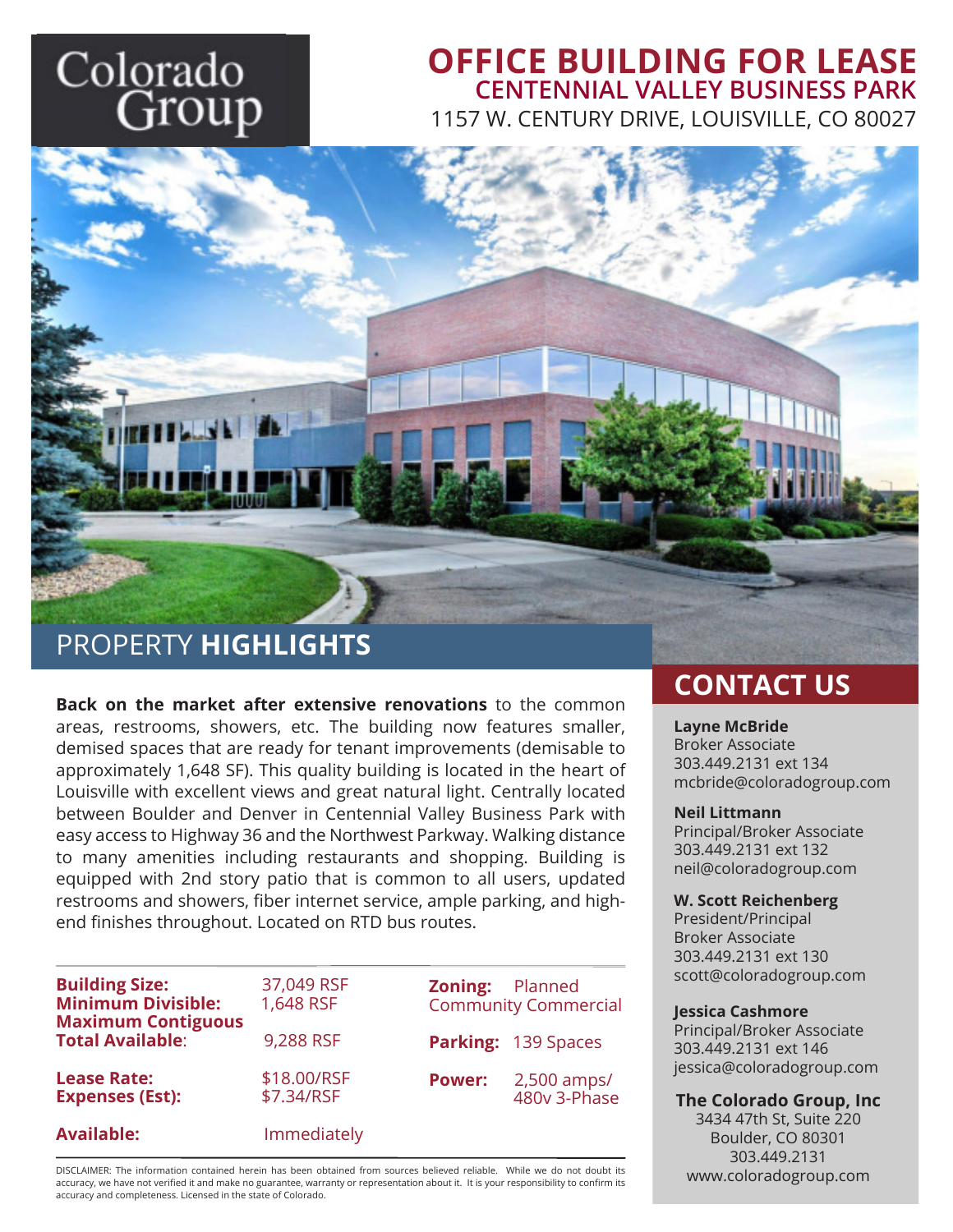## **OFFICE BUILDING FOR LEASE CENTENNIAL VALLEY BUSINESS PARK**

## 1157 W. CENTURY DRIVE, LOUISVILLE, CO 80027

### PROPERTY **PHOTOS**



Colorado<br>Group





**The Colorado Group, Inc. | 3434 47th St, Suite 220, Boulder, CO 80301 | 303-449-2131 | www.coloradogroup.com**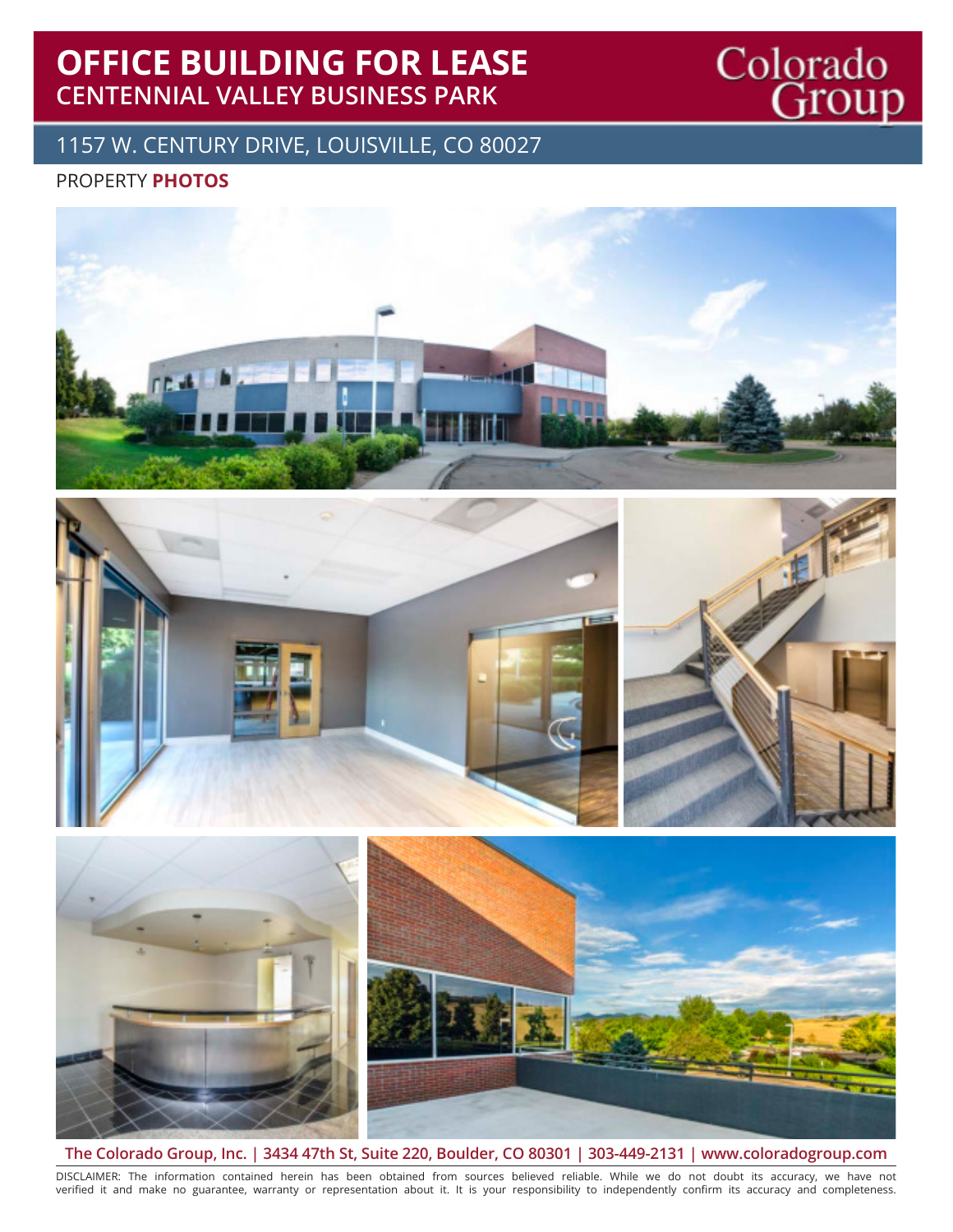## **OFFICE BUILDING FOR LEASE CENTENNIAL VALLEY BUSINESS PARK**

1157 W. CENTURY DRIVE, LOUISVILLE, CO 80027

### PROPERTY **FLOOR PLANS**

### **1ST FLOOR 9,288 RSF**



#### \*Various demising options available

| <b>SUITE</b> | <b>RSF</b> |
|--------------|------------|
| 120          | 4,137 RSF  |
| 130          | 3,503 RSF  |
| 140          | 1,648 RSF  |

\*\* Suites may be combined



Colorado<br>Group

#### **The Colorado Group, Inc. | 3434 47th St, Suite 220, Boulder, CO 80301 | 303-449-2131 | www.coloradogroup.com**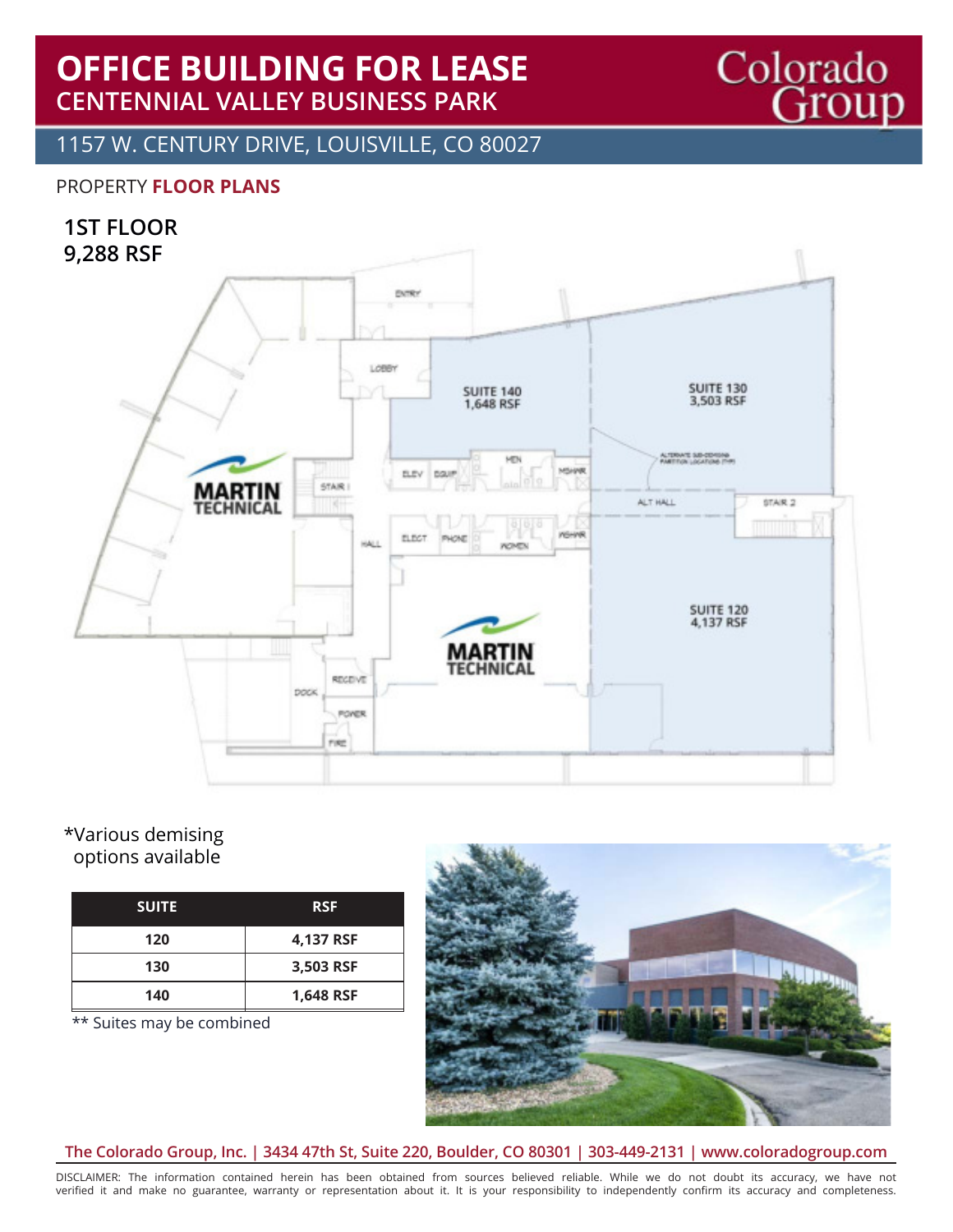## **OFFICE BUILDING FOR LEASE CENTENNIAL VALLEY BUSINESS PARK**

1157 W. CENTURY DRIVE, LOUISVILLE, CO 80027

#### PROPERTY **FLOOR PLANS**

### **2ND FLOOR 5,126 RSF**



| <b>SUITE</b>              | <b>RSF</b> |  |
|---------------------------|------------|--|
| 230                       | 2,778 RSF  |  |
| 240                       | 2,348 RSF  |  |
| ** Suites may be combined |            |  |



Colorado<br>Group

#### **The Colorado Group, Inc. | 3434 47th St, Suite 220, Boulder, CO 80301 | 303-449-2131 | www.coloradogroup.com**